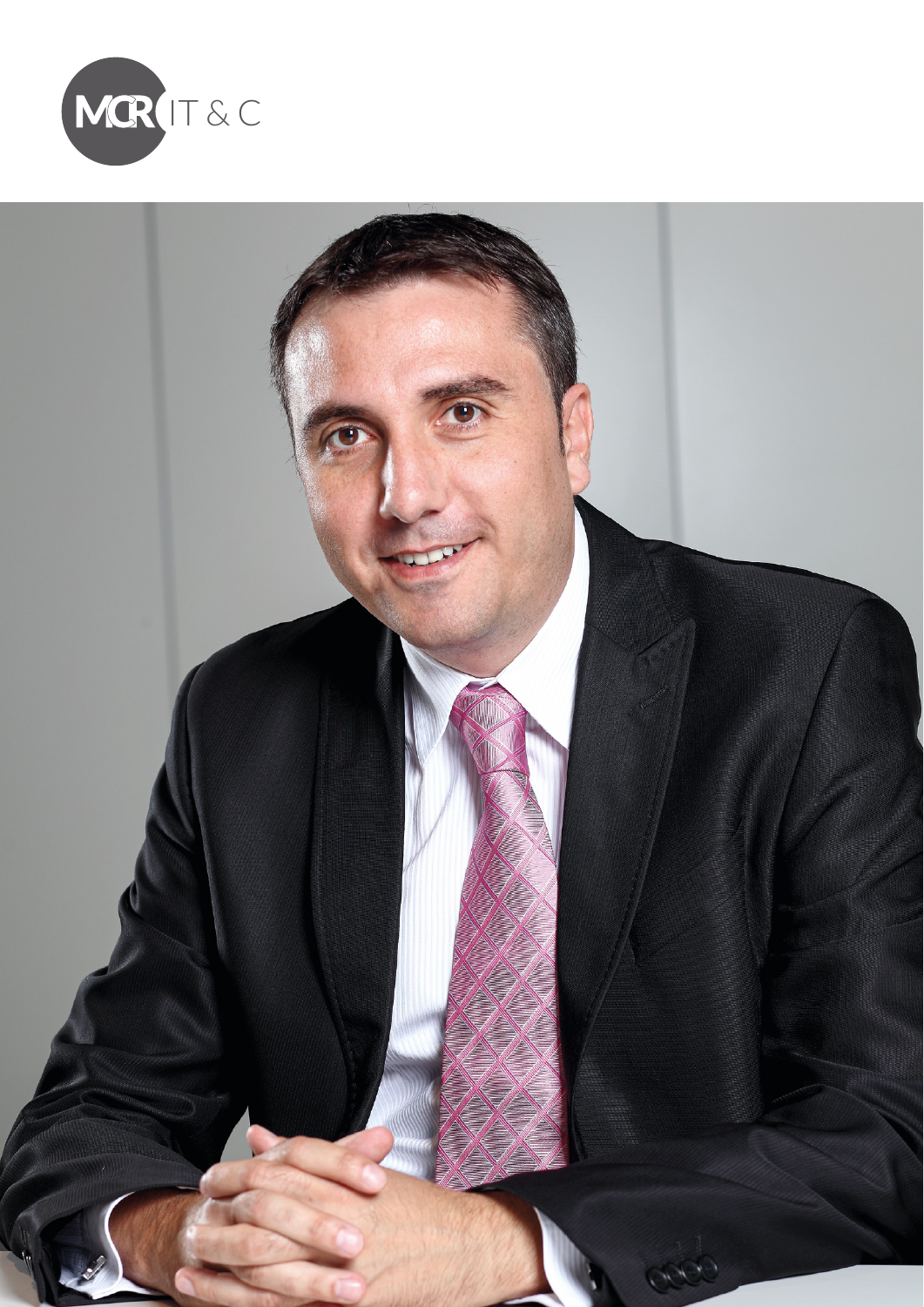# IT TRENDS DURING AND AFTER THE PANDEMIC **INTERVIEW**

*MARIUS FILIPAS, Country Manager, SOFTLINE ROMANIA*

#### **1.Most of your career you were a key player in the IT industry. What are the top 3 learnings from this market segment?**

During the recent years we experienced a major transition in the decision makers of technology purchases. While in the past IT decided on most (if not all) of the technology investments, nowadays business departments are taking an increasing role in defining technology needs and purchases. The reason for this change is the need to align technology solutions to business goals, which blurs the lines between the two disciplines when it comes to decision making. This means more technology professionals are becoming business savvy (and vice versa), building skills they need to support business growth and real digital transformation.

Continuous change is significant part of the IT industry DNA. The IT companies are constantly facing different challenges: sourcing, hiring and retaining top IT talent, increased complexity of delivered IT projects, adoption of new technologies and external forces like the 2008 economic downturn or now pandemic situation. As a result the IT industry needs to adopt change management approach to keep up with the fast-changing environment and the business needs.

Digital transformation is not only a buzzword, it is happening at an ever-growing speed which has been accelerated by the pandemic! IT drives digital transformation strategy, but efforts to implement and adapt to changes in the business resulting from digital transformation are a company-wide endeavour. Digital transformation leads to fluid departments, processes and job responsibilities, with skills that require a better IT knowledge and a need to increase the IT culture throughout all company roles.

#### **2.You just started your tenure as Country Manager of Softline. What are your top 5 priorities for 2022?**

Our top priority is to support our customers through their digital transformation journey. We see the need of a vertical and horizontal knowledge to implement customers projects. Our local, regional, and global services department has the necessary expertise to significantly improve the benefits and results of implemented digital transformational projects and consequentially grow the overall Softline business in Romania.

Another important priority for me is to build a solid local team with a consultancy mindset with strong industry-specific and business knowledge. A strong local team can leverage our international best practices, tailored to the Romanian the market needs to guide customers in their transformational journey.

As I already mentioned, the knowledge transfer from our international experts is another top priority that we have. Being present in 55 countries Softline provides a good perspective of global trends, challenges, and opportunities that customers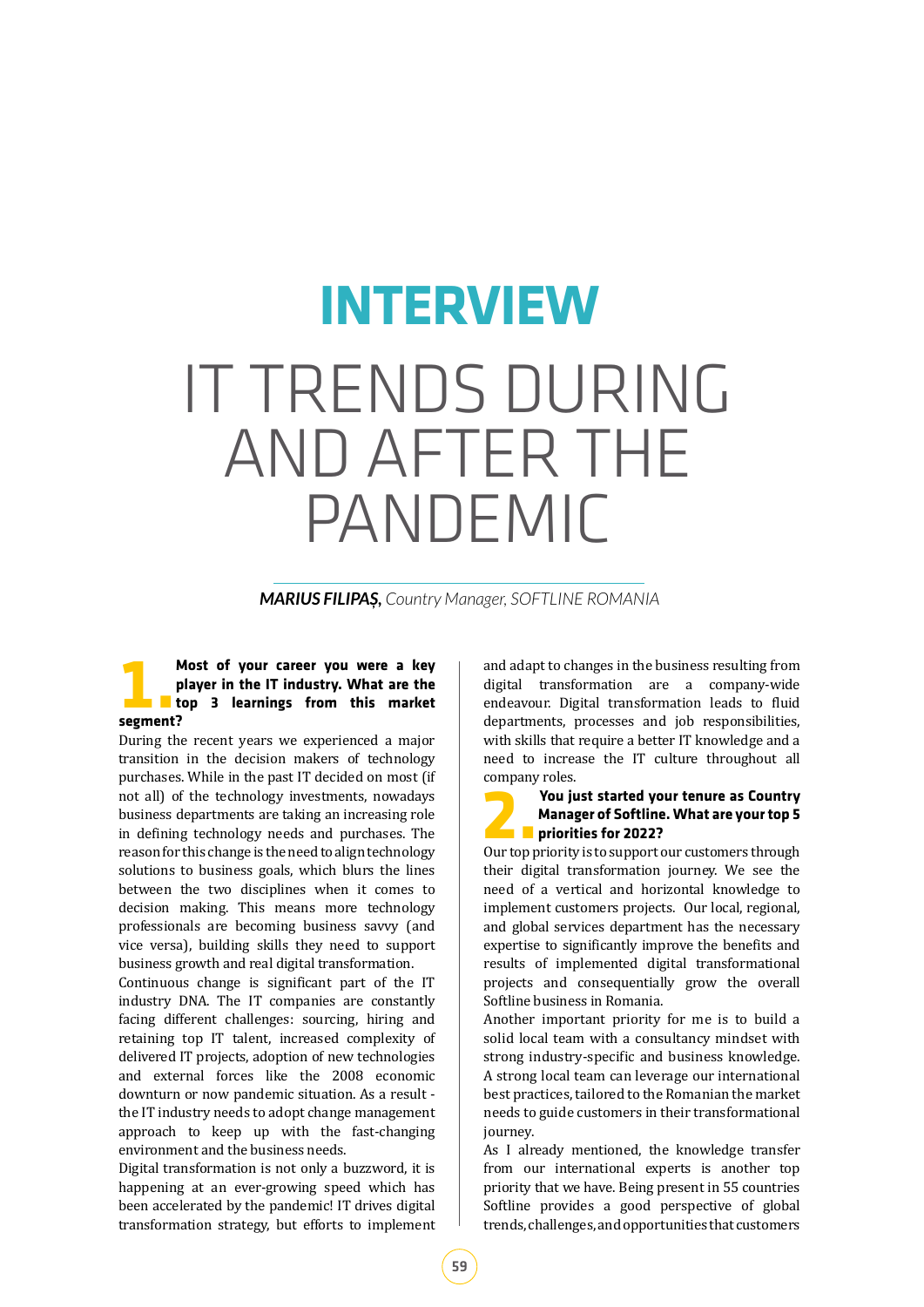

in different geographies and industries are facing. We want to leverage these to foresight our local customers' business needs and provide them with solution that best fits their needs.

Strengthening the partnership with our top global and local vendors, supporting their vision and aligning our strategy and execution with them is another important goal that we have.

Finally, we would like to further elevate our customers' experience by extending our solution and services portfolio to provide the best fitting,

complete solution for every customer need.<br> **Companies offering 3. Many companies offering digital transformation and IT services were<br>positively impacted by the current evolution of the nandemic since they had to transformation and IT services were positively impacted by the current evolution of the pandemic, since they had to digitally transform their business in order to adjust to the "new normal". How did Softline perceive this impact?**

work, which is becoming a new "normal". After the rush in implementation of new solutions in 2020, in 2021 our clients started to build on the implemented solutions to optimize their processes and develop their business instead of "simply surviving" the pandemic situation.

Due to the increasing number of cybersecurity threats and attacks, more and more companies are focusing on enhancing their cybersecurity posture, protecting their most valuable assets: data and applications.<br>**What are the top digital transformation** 

**5.What are the top digital transformation scenarios that your customers focus on?** The first and most widespread customer scenario is enhanced collaboration. Clients are implementing solutions for online meetings, easy and secure document sharing and transitioning to a digital integration and collaboration platform. Aside of the common solutions, we are bringing our own

*Our top priority is to support our customers through their digital transformation journey.*

Among our customers we see growing acceptance of the Cloud solutions, hybrid cloud being the most compelling one. However, we also experience, that the rapid "digital transformation" was often forced by the COVID and did not happen as an organic business transformation. It results, in many companies as a project-based approach rather than a more strategical overall digitalization plan.

Tools and solutions, that were supporting remote work have been implemented in a rush, but adoption of these technologies, and the so called "new way of work" often challenge the companies. We see a strong need for adoption and change management support, as employees, the end users of the technology solutions need to use these tools confidently to fully leverage the benefits they can provide.

**4.2021 was the year of recovery, although we are still under the impact of the COVID-19 pandemic. How do you perceive the market evolution in 2021 versus 2020?**

We see 2021 as the year of stabilization and "adoption". We are all getting used to the new way of application as for example is the solution for IP telephony, named TotalVoice, that is built on Microsoft Teams and provides a wide range of functionalities simplifying communications with customers.

Business process optimization and automation is another top priority of the customers. Reducing costs and saving resources by improving processes with IT solutions - especially with low code-no code applications - is getting to be widely requested in the region. Internet of Things is another area, where we see significant growth in the customer needs. Industry specific IoT solutions can help businesses to significantly improve their operations.<br>**Most companies are facing new** 

**6. Most companies are facing new challenges caused by the hybrid work<br>paradigm. What steps did you take to<br>help your customers address these challenges? challenges caused by the hybrid work paradigm. What steps did you take to help your customers address these challenges?** As an IT partner, we supported our customers to implement technology effectively and utilize most of the benefits available. Softline experts are actually extensions of our customers' IT department to help in implementations and provide support for their IT infrastructure.